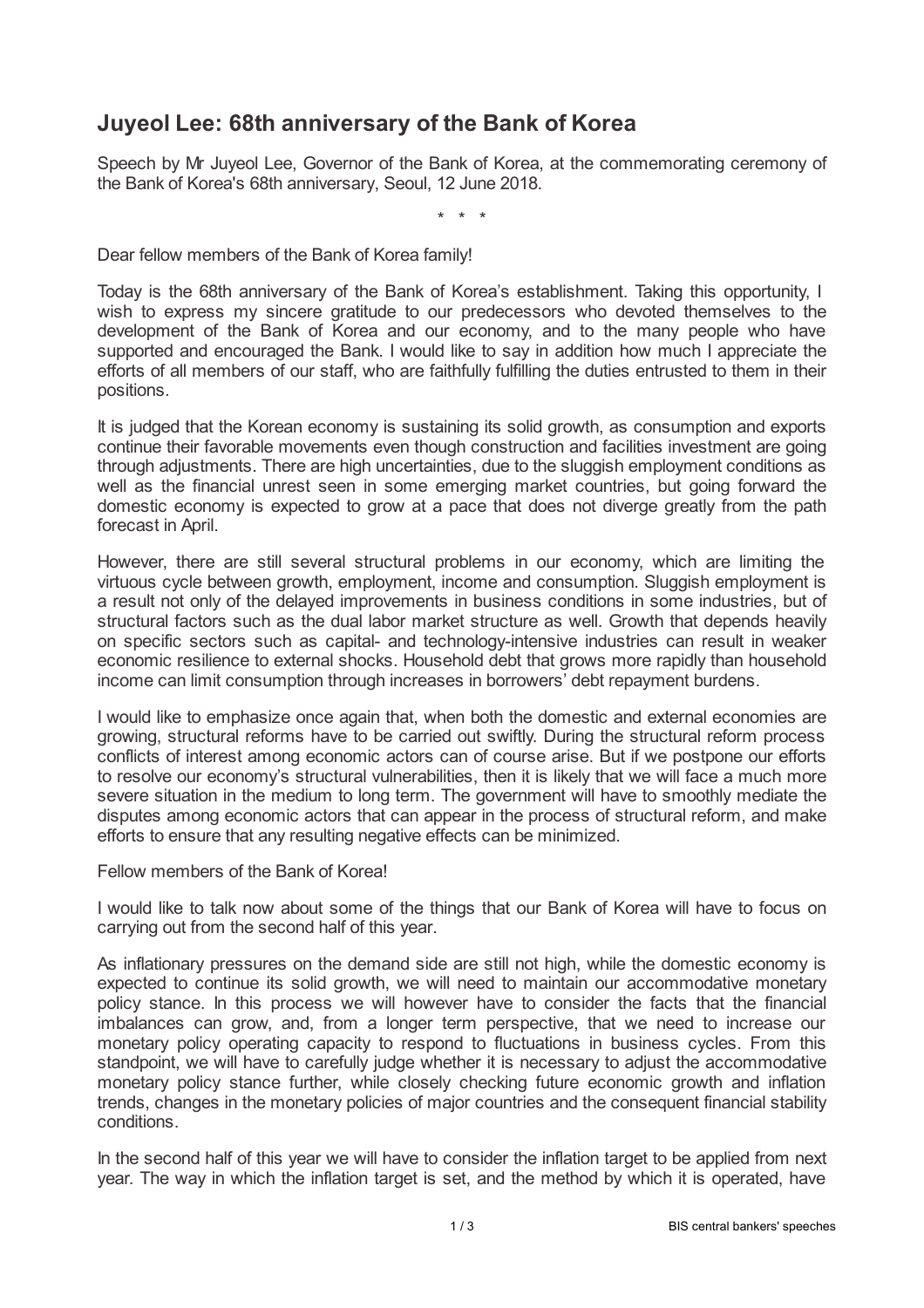direct effects on the central bank's credibility and on whether economic actors' inflation expectations are securely anchored. We will have to closely analyze whether there have been any structural changes in the underlying price flows, and in the relationship between growth and prices, and properly set the inflation target and the period for re-examining it. We will also have to look whether there are any areas that need improvement in how we fulfill our responsibilities for explaining policy.

We will need to strengthen our efforts aimed at enhancing the effectiveness of our policy communication. When uncertainties are high the markets can react sensitively to even small changes in economic conditions, or even to a single word from the policy authorities. It can thus be said that a meticulous communication strategy is demanded, to ensure that consistent communication concerning our policy directions can be achieved.

We will also have to devote special attention to financial stability. Financial and foreign exchange markets in some emerging markets with weak fundamental conditions have experienced unease recently. Given Korea's favorable external soundness It is unlikely that the financial unrest in these countries will spread to affect us. But if overseas risks, from the monetary policy normalizations in major countries and strengthening protectionism for example, materialize simultaneously we will be unable to accurately estimate their effects. We will therefore have to watch even more carefully any changes in these risks.

We can also not afford to be negligent in our research on and our responses related to new issues in economics. We will need to strengthen our analyses of new forms of risk to financial stability and the changes in our monetary policy operating conditions that can occur due to digital innovations such as distributed ledger technology and Fintech. And given that considerable changes in the relations between North Korea and South Korea are expected going forward, it will be necessary as well to prepare in advance for the new role demanded of our central bank, on the basis of our research on the North Korean economy carried out so far.

## Fellow Bank of Korea staff!

With regard to our internal management, I have said that over the next four years we will put an emphasis on 'change and innovation,' and improve our systems and customs. To put this promise into practice, we gathered staff members' opinions, among which of those that could be immediately reflected have been put into practice after the necessary institutional arrangements. We delegated to lower levels authority in internal management related for example to human resources affairs, and greatly simplified our reporting procedures. We will have to aspire to devise measures that would improve the matters now under consideration as well. I would like to stress again that the ultimate purpose of these internal management improvements is to heighten our organization's efficiency and productivity.

In view of the fact that the system can control people's thinking and behavior, we will have to push unceasingly ahead with system improvements as well. However, if we want our system improvements to bear fruit, then our organizational culture and our staff members' awareness will also have to change, along with the system. In particular, if the staff members at the senior level firmly accept these changes, take the initiative and set examples for others, then there will be tangible results.

We will also have to devote redoubled efforts to managing the risks that can occur in the conduct of our institution's operations. If we do not properly manage our IT system, security and legal risks, the Bank of Korea's external reputation can be greatly damaged. Before any adverse incident occurs there is a tendency for small problems to gradually appear that provide us with forewarnings. And if such signs are sensed, even if they are only trivial, we should not just dismiss them but must investigate their causes and respond to them thoroughly.

Fellow members of the Bank of Korea!